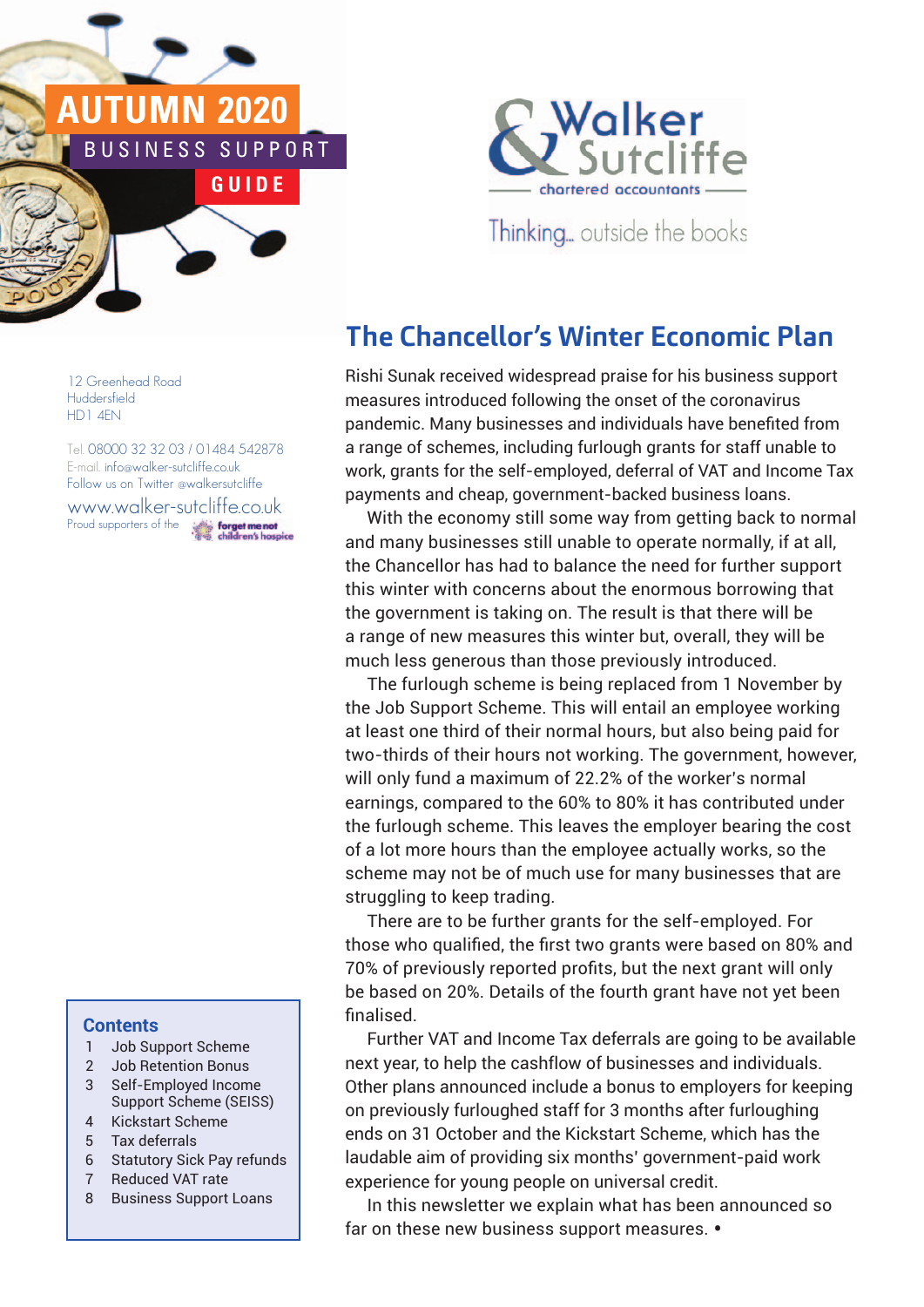# **1 Job Support Scheme**

The Coronavirus Job Retention Scheme (CJRS), which has reimbursed employers for a proportion of the wages of furloughed workers, ends on 31 October 2020. The JSS is its replacement, but it is far less generous, as it will only cover up to 22.2% of the employee's salary.

The JSS is designed to help employers keep some valuable employees working on a part-time basis over the winter period from November to April, rather than make them redundant.

The employer pays the employee in full for all the hours actually worked, which must be at least 33% of their usual hours, but the employee will also receive pay for two thirds of the time that they are not working.

The employee won't have to work for one third of every week or month, as they will be able to move in and out of the JSS scheme by pay period.

#### **Example**

Joe is a coach driver on an annual salary of £36,000, or £3,000 per month. In a normal month he would work 225 hours, which is £13.33 per hour.

Joe has agreed to work 75 hours per month for £1,000. If his employer uses the JSS, it must pay Joe for two thirds of his remaining normal hours: 100 hours for £1,333. The government will pay for 50 of those hours under the JSS, providing a grant of £666.67.

Joe receives pay of £2,333 (£1,000+£1,333), which is 77.78% of his normal pay. Joe's employer must bear the cost of £1,666.33 (£2,333 – £666.67), plus the employer's NIC on the full amount paid of £2,333 and any relevant workplace pension contributions.

The government's contribution under the JSS is capped at £697.92 per month. When working parttime under the JSS, an employee should earn a minimum of 77.8% of their normal wages, where the government's contribution has not been capped.

#### **Which employees qualify?**

All employees on the payroll can qualify for the JSS, if they were included in a Real-Time Information (RTI) return submitted on or before 23 September 2020. There is no requirement to have been previously furloughed.

It is not yet clear whether annually paid directors can qualify for the JSS. It may depend on exactly when the director received their annual pay.

Employees who are already on notice for redundancy, or who have been made redundant, can't be included on a JSS claim.

#### **Which employers qualify?**

Any small or medium-sized employer with a UK bank account will be able to use the JSS without further conditions applying.

Large employers will have to show that their business turnover has reduced due to COVID-19, before they can use the JSS. We don't know how many employees will make the employer "large", but it is likely to be 250 or more.

Large employers will also have to refrain from paying dividends to shareholders or undertaking share buy-backs while claiming under the JSS.

#### **When is the claim made?**

The employer must pay the employee first and then make a claim for the JSS through an online portal, which will open in December 2020. The employer will be paid the JSS grant once each month, but only after the RTI return that reports the employee's wages has been received by HMRC.

The JSS grant can only be used as reimbursement for wage costs actually paid.

### **2 Job Retention Bonus**

The Coronavirus Job Retention Scheme (CJRS) for furloughed employees comes to an end on 31 October 2020. After that date employers will only receive government support for employees who work at least one third of their normal hours, under the Job Support Scheme (JSS).

To encourage employers to keep on more staff rather than make them redundant, employers can claim a one-off bonus from HMRC of £1,000 for each employee continuously employed from 1 November 2020 to 31 January 2021.

Each employee must also meet these conditions if their employer is to qualify for the bonus:

- be furloughed before 31 October 2020<br>• be included in at least one eligible CJR
- be included in at least one eligible CJRS claim
- be employed by the employer from the period covered by that CJRS claim to 31 January 2021
- not be on statutory or contractual notice for redundancy during that period
- be paid at least once per month from November 2020 to January 2021, with that income reported under RTI
- earn at least £1,560 over the three months to 31 January, although those earnings do not have to be the same amount each month

Employees who are included in the JSS will still be eligible employeesfor the £1,000 bonus if the above conditions are also met.

Employers could also claim the bonus in respect of company directors, agency workers and contractors employed by umbrella companies (in each case, subject to all the conditions being met).

The employer needs to claim the bonus for each employee after they have filed their RTI return for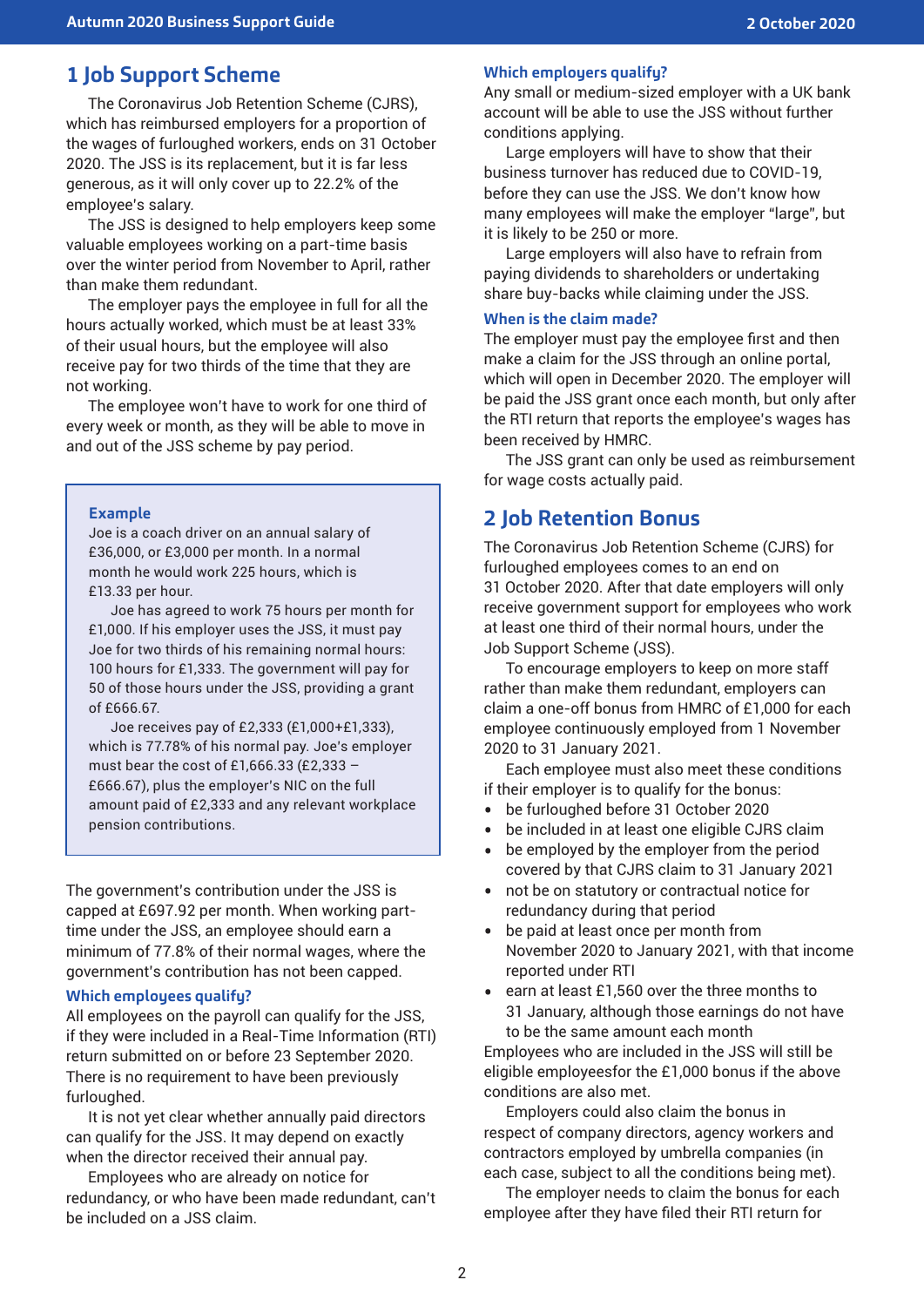January 2021, and confirm they meet the following conditions:

- have a UK bank account<br>• have complied with all of
- have complied with all obligations to pay and file PAYE accurately and on time under RTI for all employees to the end of January 2021; and
- are up-to-date with all payroll obligations and have addressed all requests from HMRC to provide missing employee data in respect of historic CJRS claims

The bonus will be paid to employers in February 2021 and it will be taxable. The business will have to include all bonuses received as income when reporting its taxable profits for Corporation Tax or Income Tax.

## **3 Self-Employed Income Support Scheme (SEISS)**

There have been two rounds of grant support for the self-employed: SEISS-1 and SEISS-2. The second of those (SEISS-2) was supposed to be the final grant. If you are eligible you should apply for this grant before applications close on 19 October 2020.

On 24 September 2020 the Chancellor announced that there would be two more SEISS grants to help support the self-employed over the six months from November 2020 to April 2021.

The third grant (SEISS-3) will be calculated at 20% of your average monthly profits, based on the same profit figures as were used to calculate the SEISS-1 and SEISS-2 grants. These were derived from your self-employed profits as reported on your tax returns for 2016/17 to 2018/19, or the portion of that period when you were self-employed.

You will qualify for the SEISS-3 grant if all for the following apply:

- you were eligible for the previous SEISS grants (even if you didn't apply for them)
- you are actively trading at the time you claim the grant; and
- your sales have been reduced due to the COVID-19 pandemic in the period from

1 November 2020 to the date of your claim. We don't yet know when applications will open for the SEISS-3 grant, but we do know it will be capped at £1,875 for three months, working out at just £625 per month.

A fourth grant (SEISS-4) will be payable for three months to help you survive from February to April 2021. We don't know how much that grant will be or what the cap will be. The qualifying conditions for the SEISS-4 grant are likely to be similar to those for the SEISS-3 grant.

The profits used as the basis for the SEISS-4 grant will also be your average annual profits derived from your tax returns for 2016/17 to 2018/19, although by the time applications open in February 2021 your tax return for 2019/20 will have been submitted (deadline is 31 January 2021).



## **4 Kickstart Scheme**

This scheme sounds like a great idea at first sight. The government will pay the wages and associated employment costs of your new employees who are aged 16 to 24 and who come directly to you from claiming universal credit.

The government support will cover the employee's wages at the national minimum wage rate for 25 hours per week, for six months, plus the employer's National Insurance Contributions and the minimum amount of employer's contributions to a workplace pension. You can top up those wages, or pay for further hours if you wish.

What's more, the government will pay you £1,500 for each employee you take on, to help cover training, uniforms and other set-up costs.

There are a number of conditions which could take the shine off the Kickstart scheme.

The jobs created must not replace any of the following:

- any existing or planned vacancies
- people who have been made redundant<br>• contractors used by the business
- contractors used by the business

Also, each employer, or group of employers, must create at least 30 job opportunities under the Kickstart scheme. This might seem a big hurdle, but you can work with an intermediary organisation to be part of a group of employers to achieve the 30-job minimum.

Organisations such as Local Authorities, Chambers of Commerce, charities and trade bodies across the country are all setting up partnership arrangements to allow local businesses to qualify for Kickstart.

Finally, there are two training conditions for Kickstart.

- 1. You must not set any extensive training conditions for applicants to meet before they start the job. It's not clear whether a requirement to have a clean driving licence would be considered as extensive training.
- 2. Your business must demonstrate how it will help the new employees to develop basic skills, set goals, and look for long-term work.

You can't advertise your Kickstart job placements directly, as the DWP Job Centre staff will choose the applicants from the pool of young Universal Credit claimants. However, you will have the final say on whom you employ from the candidates offered.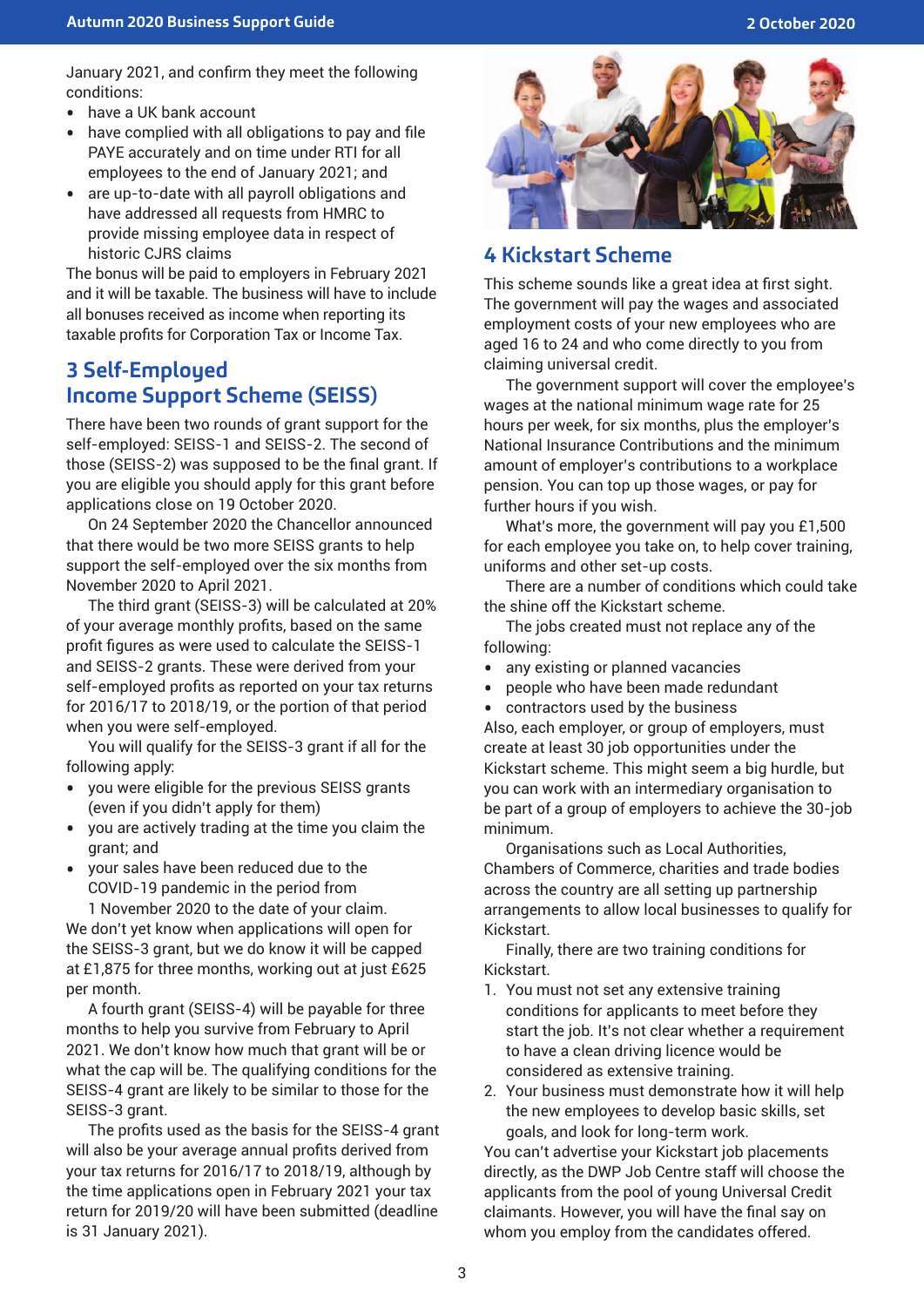# **5 Tax deferrals**

At the beginning of the coronavirus pandemic, the government gave individuals and businesses the option to defer, until 2021, payments of Income Tax due by 31 July 2020 and VAT due in the period 20 March to 30 June 2020.

In both cases, you could pay the tax or VAT by the original due date if you wished, but no interest or late payment penalties would be added to those deferred tax debts.

However, roll on to 31 January 2021 and you may be looking at four different amounts of tax becoming due for payment:

- a) Second payment on account for 2019/20 (deferred from 31 July 2020)
- b) Balancing payment for 2019/20
- c) Capital Gains Tax for 2019/20 (if not paid under the new 30-day rule for UK residential property)
- d) First payment on account for 2020/21

It appears from Chancellor Sunak's recent statement that taxpayers with up to £30,000 of self-assessment liabilities due on 31 January 2021, whether deferred from July 2020 or otherwise, could make payment in 12 monthly instalments under the time to pay arrangements. This means the final payment would not be due until January 2022. Where the total tax due does not exceed £30,000, an application (made online) for deferral will be automatically granted.

If the total tax due exceeds £30,000, or you need longer to pay, you will be able to call HMRC to agree a bespoke payment plan.

Where you deferred VAT due in the period from 20 March to 30 June 2020, that VAT will be payable by 31 March 2021.

However, you will now be able to apply to spread the deferred VAT payment over smaller instalments through until March 2022. This deferred VAT will not be subject to interest or penalties if the payments are made on the dates as agreed.

# **6 Statutory Sick Pay refunds**

If you are a small employer, you can reclaim some of the Statutory Sick Pay (SSP) paid to your employees if that SSP was due to COVID-19 symptoms or isolation rules (see below).



To be eligible for this rebate scheme, your business must meet all of these conditions:

- Employed fewer than 250 employees on 28 February 2020 across all payrolls
- Commenced your PAYE scheme before 28 February 2020; and
- Was not in financial difficulty on 31 December 2019

In addition, when your SSP rebate is added to other state aid that your business has received over the last two years, it must not take the total of state aid above the limit set for your trade sector:

- aquaculture and fisheries: €120,000<br>• agriculture: €100,000
- agriculture: €100,000<br>• any other sector: €80
- any other sector: €800,000

In order to be included in a refund claim, the SPP must have been paid to an employee who meets one of the following conditions on or after the date shown:

- has symptoms of coronavirus (12 March)
- lives with, or is in a linked or extended household with, someone who has symptoms (13 March)
- is shielding, in accordance with public health guidance (16 April)
- has been informed that they have had contact with a person who was, at the time of the contact, infected with coronavirus (28 May)
- lives with someone who has tested positive for coronavirus (30 July)
- has tested positive for coronavirus (isolation extended to 10 days from 5 August)
- is staying at home for three or four days prior to being admitted to hospital for surgery (26 August)

You can't reclaim SSP paid to employees in relation to other health conditions, so a person who isolated before surgery can get COVID-19-related SSP for that isolation period, but not for the day of the surgery or for recovery days.

SSP is not payable to employees who need to quarantine for 14 days on returning to the UK, unless the individual also meets one of the above COVID-19 conditions.

You can make more than one SSP rebate claim for an employee if, for example, the individual is shielding and then at a later date tests positive for coronavirus. However, you can only recover SSP for the first 14 days of any one COVID-19 absence. The maximum rebate you can claim for each employee is for 14 days of SSP in total per employee.

It is not possible to make a claim under the Coronavirus Job Retention Scheme (CJRS) and the SSP rebate scheme for the same employee for the same period.

The SSP rebate is claimed through HMRC's PAYE online system. We can do that for you. The claims can cover multiple pay periods back to when these rules came in.

4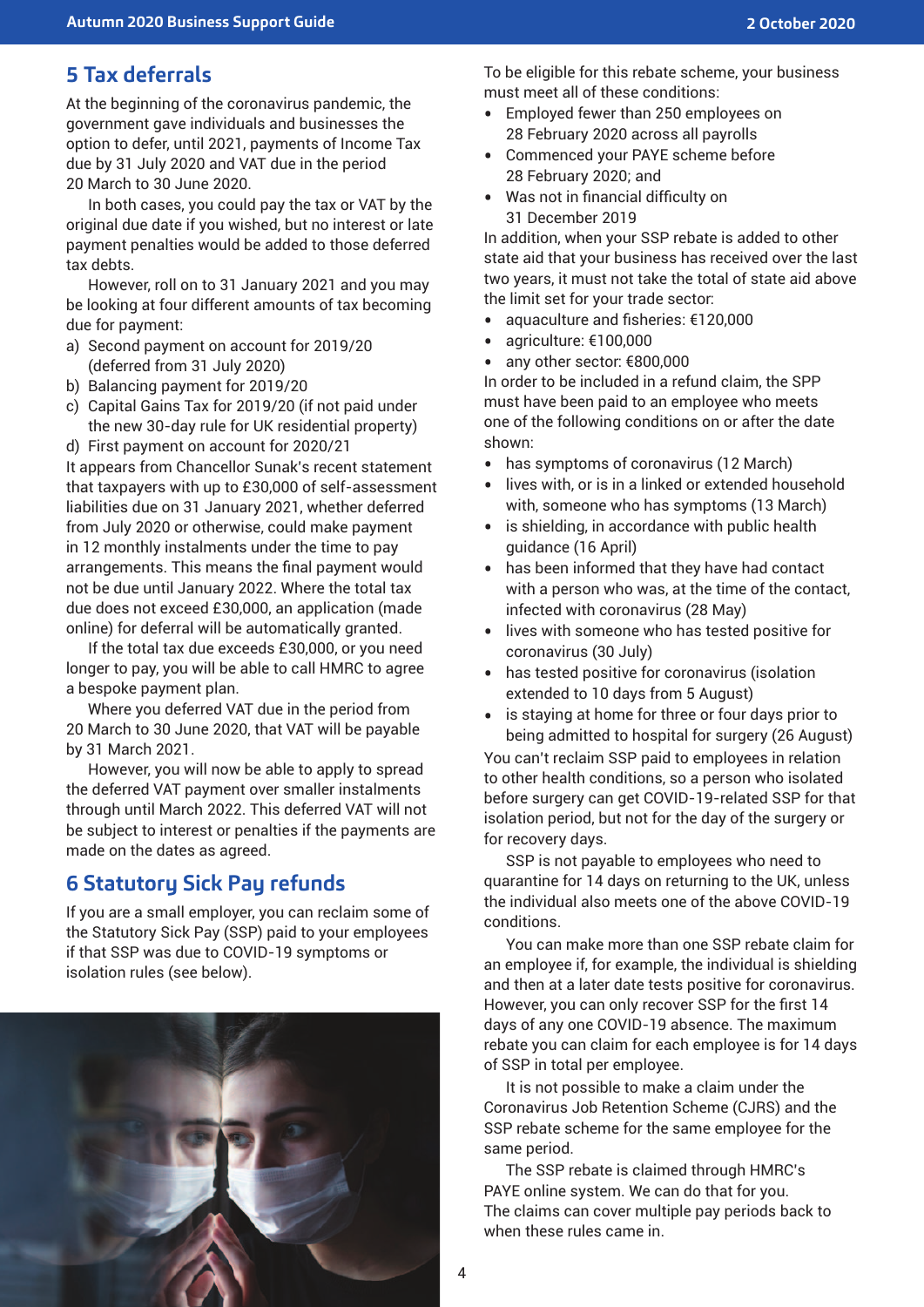# **7 Reduced VAT rate**

To help the hospitality and tourist sectors through the pandemic, the government reduced the VAT due on key sales in those sectors from 20% to 5% from 15 July 2020. This reduced rate was due to revert to 20% on 13 January 2021, but this will now not happen until 1 April 2021.

Crucially, you don't have to reduce your prices to pass on the VAT rate reduction to your customers; instead, you can keep your prices constant and enjoy the extra profit margin. However, you do need to account for the correct amount of VAT to HMRC.

The 5% rate applies to the following categories of sales:

- Food and drink sold for consumption on the premises, excluding alcoholic drinks
- Hot takeaway food and hot takeaway drinks, excluding alcoholic drinks
- Holiday accommodation, which includes bookings for hotels, caravan sites, guest houses, and camp sites
- Admission fees to tourist attractions such as zoos, theatres, fairs, and amusement parks

There are exceptions in these broad categories, for example:

- Sporting events are excluded from the reduced rate, but live performances of cultural events may be exempt from VAT
- Hire of equipment, such as skates or paintball guns, must be charged at 20% VAT
- Where the charge is for individual fairground rides and not an admission fee, it must be charged at 20% VAT

Some attractions charge the customer one indivisible fee for admission and another item such as a printed guide, in which case the whole price is subject to the 5% VAT rate.

The temporary 5% rate also applies to advance bookings for accommodation in 2021 if the invoice is issued, or payment made by the customer, before 31 March 2021.

If you use the VAT flat rate scheme for small businesses, the flat rate you need to apply will has been reduced for these sectors:

- catering services, including restaurants and takeaways
- hotel or accommodation
- pubs

As the VAT rate changed in the middle of a month (15 July), the figures for your VAT return covering that period will need extra attention. For peace of mind, ask us to check the calculations before your VAT return is submitted.

### **8 Business Support Loans**

To help businesses survive the pandemic, the government has created four different loan schemes to help different types of businesses:

- Bounce Back Loan Scheme (BBLS)
- Future Fund
- Coronavirus Business Interruption Loan Scheme (CBILS); and
- Coronavirus Large Business Interruption Loan Scheme (CLBILS)

#### **Bounce Back Loan Scheme**

This provides loans of between £2,000 and £50,000 to businesses who apply to a high street lender using a relatively simple online form.

The amount you can borrow is capped at the lower of 25% of your annual turnover and £50,000. The application form will ask you for details of your turnover for the period that ended in the year to 31 March 2020, but you can estimate that figure.



Applications can be made up until 30 November 2020 and the lender has until 31 December to approve or reject your application. You also need to confirm that your business was not in financial trouble at 31 December 2019 and that you haven't been given a loan under one of the other coronavirus loan schemes (discussed below).

Once you have the loan, you won't have to make a repayment within the first 12 months. The government will cover any fees and interest accruing in that first year. The interest charged on these loans will be set at 2.5%.

The Chancellor has also announced that the terms of the loan will be made flexible for the business under a "Pay as You Grow" flexible payment system. The term of the loan can be set to up to ten years and the lender should offer payment holidays and interest-only periods on request.

The Bounce Back loans carry a 100% government guarantee, so there is no need for the business owner to provide collateral, or to prove that the business will be viable once the coronavirus crisis is over.

If you have received a loan of up to £50,000 under the CBILS, you can apply before 4 November 2020 to transfer it into the Bounce Back Loan Scheme.